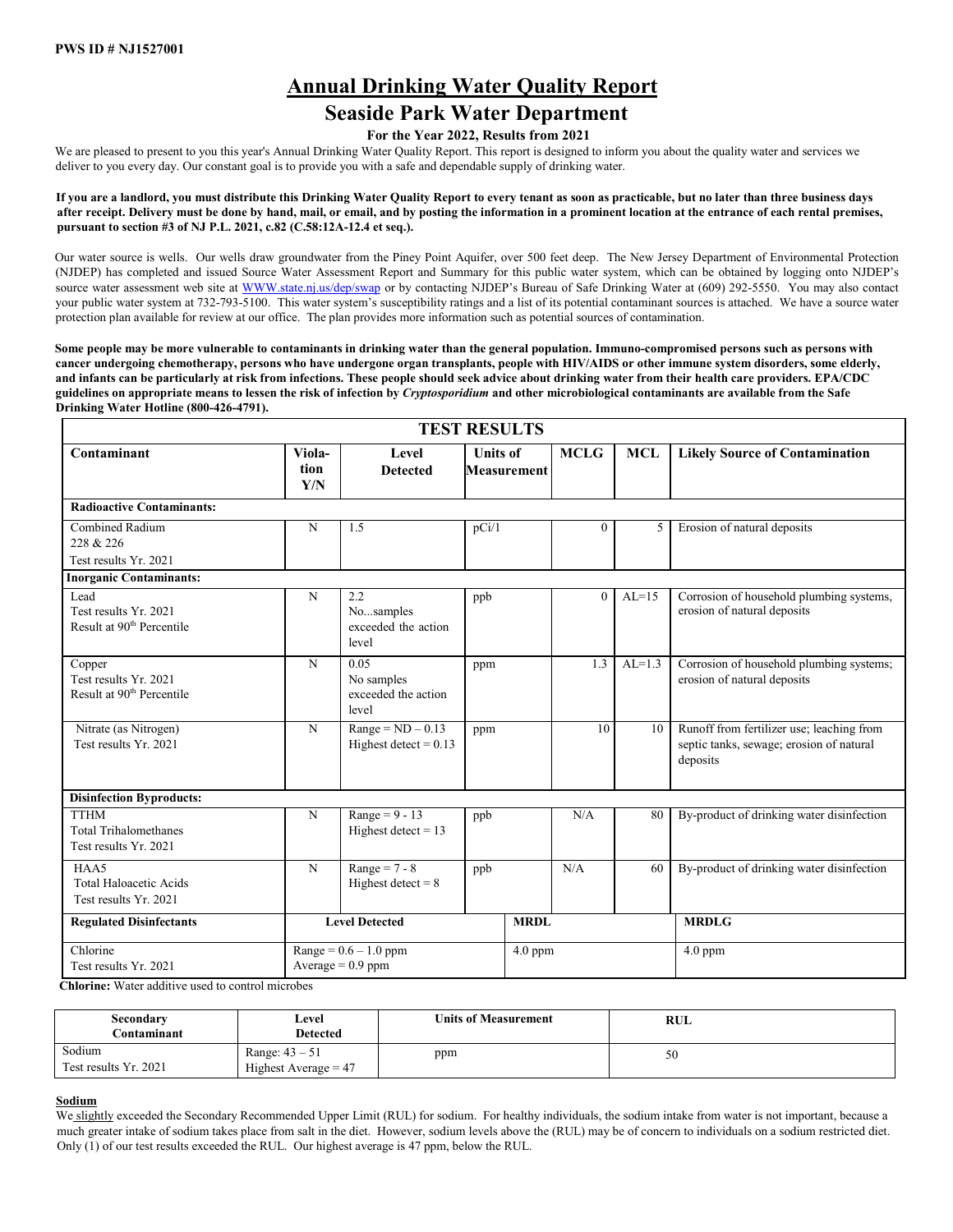The table shows the results of our monitoring for the period of January 1<sup>st</sup> to December 31<sup>st</sup>, 2021. As part of our water-quality monitoring program, hundreds of quality tests are performed on our water each year. We test for over eighty individual contaminants and perform additional daily monitoring at our water treatment facility, and throughout the water distribution system. The table lists only the contaminants, which were detected in the water. The state allows us to monitor for some contaminants less than once per year because the concentrations of these contaminants do not change frequently. Some of our data, though representative, are more than one year old.

**We want our valued customers to be informed about their water utility. If you have any questions about this report or concerning your water utility, please contact Joshua Fox at 732-793-5100, ext. 302. If you want to learn more, please attend any of our regularly scheduled Borough Council meetings at Borough Hall, Sixth and Central Avenues. Meetings are held on the second and fourth Thursday of each month at 7:00 p.m.**

#### **Thank you.**

The sources of drinking water (both tap water and bottled water) include rivers, lakes, streams ponds, reservoirs springs and wells. As water travels over the surface of the land or through the ground, it dissolves naturally occurring minerals, and in some cases, radioactive material and can pick up substances resulting from the presence of animals or from human activity.

Contaminants that may be present in the source water include:

- Microbial contaminants, such as viruses and bacteria, which may come from sewage treatment plants, septic systems, agricultural livestock operations, and wildlife.
- Inorganic contaminants such as: salts and metals, which can be naturally occurring or result from urban storm-water runoff, and residential uses.
- Pesticides and herbicides, which may come from a variety of sources such as agriculture, urban storm-water runoff, and septic systems.
- Organic chemical contaminants, including synthetic and volatile organic chemicals, which are byproducts of industrial processes and petroleum production, and can also come from gas stations, urban storm-water runoff, and septic systems.
- Radioactive contaminants, which can be naturally occurring or be the result of oil and gas production and mining activities.

In order to ensure that tap water is safe to drink, EPA prescribes regulations which limit the amount of certain contaminants in water provided by certain contaminants in water provided by public water systems. Food and Drug Administration regulations establish limits for contaminants in bottled water, which must provide the same protection for public health.

Drinking water, including bottled water, may reasonably be expected to contain at least small amounts of some contaminants. The presence of contaminants does not necessarily indicate that the water poses a health risk. More information about contaminants and potential health effects can be obtained by calling the Environmental Protection Agency's Safe Drinking Water Hotline at 1-800-426-4791.

The Safe Drinking Water Act regulations allow monitoring waivers to reduce or eliminate the monitoring requirements for asbestos and synthetic organic chemicals. Our system received monitoring waivers for all of both of these types of contaminants. As a precautionary measure, our water is disinfected using a sodium hypochlorite solution.

#### **DEFINITIONS**

In the "Test Results" table you may find some terms and abbreviations you might not be familiar with. To help you better understand these terms we've provided the following definitions:

Non-Detects (ND) - laboratory analysis indicates that the constituent is not present.

Parts per million (ppm) or Milligrams per liter (mg/l) - one part per million corresponds to one minute in two years or a single penny in \$10,000.

Parts per billion (ppb) or Micrograms per liter - one part per billion corresponds to one minute in 2,000 years, or a single penny in

\$10,000,000.

Picocuries per liter (pCi/L) - picocuries per liter is a measure of the radioactivity in water.

Action Level - the concentration of a contaminant, which if exceeded, triggers treatment or other requirements which a water system must follow.

Maximum Contaminant Level - The "Maximum Allowed" (MCL) is the highest level of a contaminant that is allowed in drinking water. MCLs are set as close to the MCLGs as feasible using the best available treatment technology.

Maximum Contaminant Level Goal -The "Goal" (MCLG) is the level of a contaminant in drinking water below which there is no known or expected risk to health. MCLGs allow for a margin of safety.

 Maximum Residual Disinfectant Level (MRDL): The highest level of a disinfectant allowed in drinking water. There is convincing evidence that addition of a disinfectant is necessary for control of microbial contaminants.

 Maximum Residual Disinfectant Level Goal (MRDLG): The level of a drinking water disinfectant, below which there is no known or expected risk to health. MRDLGs do not reflect the benefits of the use of disinfectants to control microbial contamination.

Secondary Contaminant - Substances that do not have an impact on health. Secondary contaminants affect aesthetic qualities such as odor, taste or appearance. Secondary standards are recommendations, not mandates.

Recommended Upper Limit - (RUL) Recommended maximum concentration of secondary contaminants. RUL's are recommendations, not mandates.

#### **Sources of Lead in Drinking Water**

Although most lead exposure occurs from inhaling dust or from contaminated soil, or when children eat paint chips, the U.S. Environmental Protection Agency (USEPA) estimates that 10 to 20 percent of human exposure to lead may come from lead in drinking water. Infants who consume mostly mixed formula can receive 40 percent to 60 percent of their exposure to lead from drinking water. Lead is rarely found in the source of your drinking water but enters tap water through corrosion, or wearing away, of materials containing lead in the water distribution system and household plumbing materials. These materials include lead-based solder used to join copper pipes, brass, and chrome-brass faucets, and in some cases, service lines made of or lined with lead. New brass faucets, fittings, and valves, including those advertised as "lead-free", may still contain a small percentage of lead, and contribute lead to drinking water. The law currently allows end-use brass fixtures, such as faucets, with up to 0.25 percent lead to be labeled as "lead free". However, prior to January 4, 2014, "lead free" allowed up to 8 percent lead content of the wetted surfaces of plumbing products including those labeled National Sanitation Foundation (NSF) certified. Visit the NSF website at www.nsf.org to learn more about leadcontaining plumbing fixtures. Consumers should be aware of this when choosing fixtures and take appropriate precautions. When water stands in lead service lines, lead pipes, or plumbing systems containing lead for several hours or more, the lead may dissolve into your drinking water. This means the first water drawn from the tap in the morning, or later in the afternoon if the water has not been used all day, can contain fairly high levels of lead.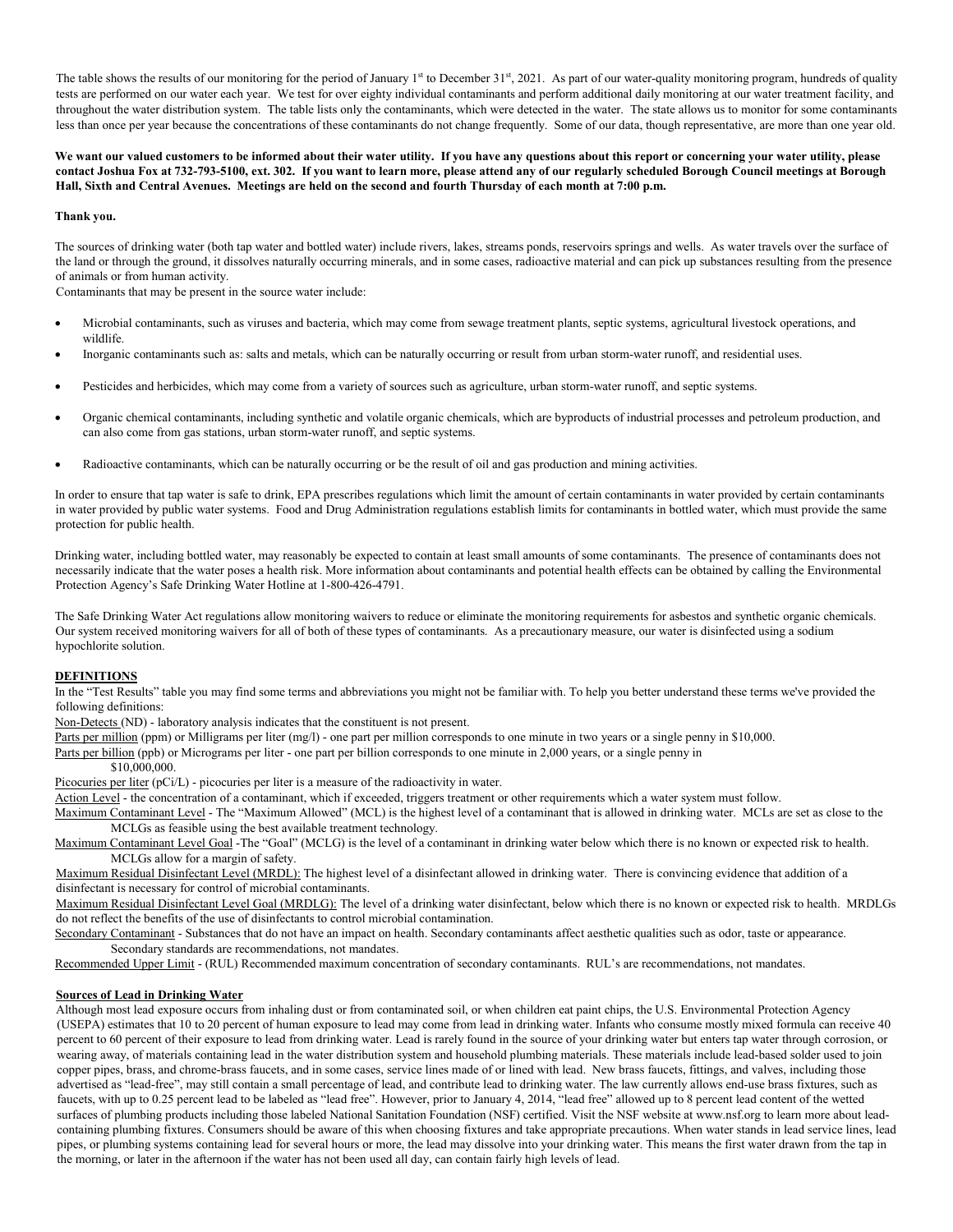#### **Steps You Can Take to Reduce Exposure to Lead in Drinking Water**

*For a full list of steps visit[: https://www.state.nj.us/dep/watersupply/dwc-lead-consumer.html](https://www.state.nj.us/dep/watersupply/dwc-lead-consumer.html)*

**Run the cold water to flush out lead.** Let the water run from the tap before using it for drinking or cooking any time the water in the faucet has gone unused for more than six hours. The longer the water resides in plumbing the more lead it may contain. Flushing the tap means running the cold-water faucet. Let the water run from the cold-water tap based on the length of the lead service line and the plumbing configuration in your home. In other words, the larger the home or building and the greater the distance to the water main (in the street), the more water it will take to flush properly. Although toilet flushing or showering flushes water through a portion of the plumbing system, you still need to flush the water in each faucet before using it for drinking or cooking. Flushing tap water is a simple and inexpensive measure you can take to protect your health. It usually uses less than one gallon of water.

**Use cold, flushed water for cooking and preparing baby formula.** Because lead from lead-containing plumbing materials and pipes can dissolve into hot water more easily than cold water, never drink, cook, or prepare beverages including baby formula using hot water from the tap. If you have not had your water sampled or if you know, it is recommended that bottled or filtered water be used for drinking and preparing baby formula. If you need hot water, draw water from the cold tap and then heat it.

**Do not boil water to remove lead.** Boiling water will not reduce lead; however, it is still safe to wash dishes and do laundry. Lead will not soak into dishware or most clothes.

**Use alternative sources or treatment of water.** You may want to consider purchasing bottled water or a water filter. Read the package to be sure the filter is approved to reduce lead or contact NSF International at 800-NSF-8010 o[r www.nsf.org f](http://www.nsf.org/)or information on performance standards for water filters.

**Determine if you have interior lead plumbing or solder.** If your home/building was constructed prior to 1987, it is important to determine if interior lead solder or lead pipes are present. You can check yourself, hire a licensed plumber, or check with your landlord.

**Replace plumbing fixtures and service lines containing lead.** Replace brass faucets, fittings, and valves that do not meet the current definition of "lead free" from 2014 (as explained above). Visit the NSF website at [www.nsf.org t](http://www.nsf.org/)o learn more about lead-containing plumbing fixtures.

Remove and clean aerators/screens on plumbing fixtures. Over time, particles and sediment can collect in the aerator screen. Regularly remove and clean aerators screens located at the tip of faucets and remove any particles.

**Test your water for lead.** Please call Joshua Fox at 732-793-5100, ext. 302 to find out how to get your water tested for lead. Testing is essential because you cannot see, taste, or smell lead in drinking water**.** 

**Get your child tested.** Contact your local health department or healthcare provider to find out how you can get your child tested for lead if you are concerned about lead exposure. New Jersey law requires that children be tested for lead in their blood at both 1 and 2 years of age and before they are 6 years old if they have never been tested before or if they have been exposed to a known source of lead.

**Have an electrician check your wiring.** If grounding wires from the electrical system are attached to your pipes, corrosion may be greater. Check with a licensed electrician or your local electrical code to determine if your wiring can be grounded elsewhere. DO NOT attempt to change the wiring yourself because improper grounding can cause electrical shock and fire hazards.

Water softeners and reverse osmosis units will remove lead from water but can also make the water more corrosive to lead solder and plumbing by removing certain minerals; therefore, the installation of these treatment units at the point of entry into homes with lead plumbing should only be done under supervision of a qualified water treatment professional.

## **Health Effects of Lead**

Lead can cause serious health problems if too much enters your body from drinking water or other sources. It can cause damage to the brain and kidneys and can interfere with the production of red blood cells that carry oxygen to all parts of your body. The greatest risk of lead exposure is to infants, young children, and pregnant women. Scientists have linked the effects of lead on the brain with lowered IQ in children. Adults with kidney problems and high blood pressure can be affected by low levels of lead more than healthy adults. Lead is stored in the bones, and it can be released later in life. During pregnancy, the child receives lead from the mother's bones, which may affect brain development. Contact your local health department or healthcare provider to find out how you can get your child tested for lead if you are concerned about lead exposure. You can find out more about how to get your child tested and how to pay for it at [https://www.state.nj.us/health/childhoodlead/testing.shtml.](https://www.state.nj.us/health/childhoodlead/testing.shtml) 

**In July 2021, P.L.2021, Ch.183 (Law) was enacted, requiring all community water systems to replace lead service lines in their service area within 10 years. Under the law, The Seaside Park Water Department is required to notify customers, non-paying consumers, and any off-site owner of a property (e.g.,**  landlord) when it is known they are served by a lead service line\*. Our service line inventory is available on the Borough's website. *www.seasideparknj.org*, **under Water and Sewer Operation & Repair Department.**